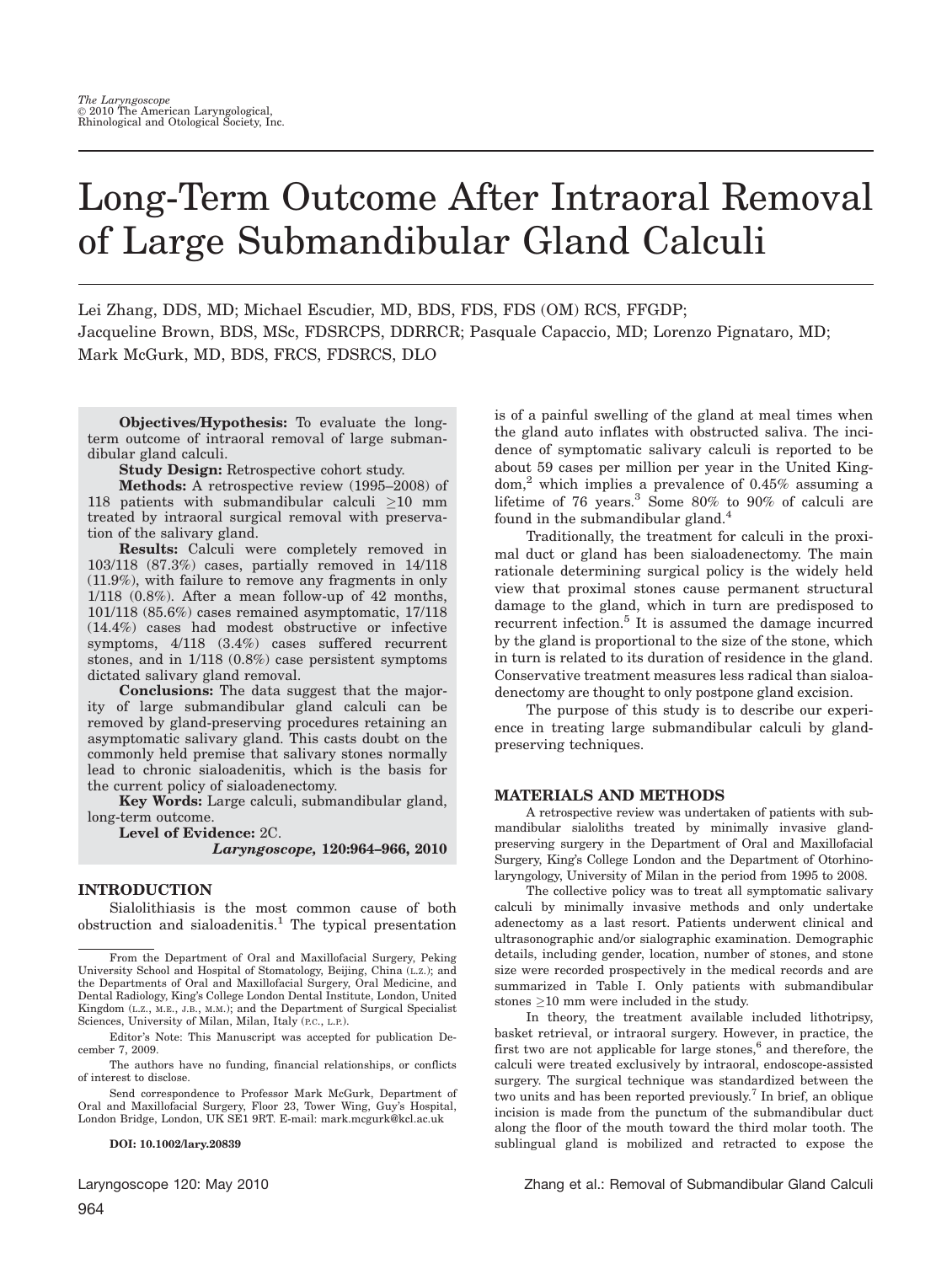| TABLE I.                                                 |
|----------------------------------------------------------|
| Study Group Parameters for Intraoral Surgical Removal of |
| Submandibular Calculi.                                   |

| Parameter                                   | No.  | %         |
|---------------------------------------------|------|-----------|
| Male                                        | 71   | 60.2      |
| Female                                      | 47   | 39.8      |
| Mealtime syndrome                           | 109  | 92.4      |
| One or more episodes of acute sialoadenitis | 85   | 72.0      |
| Multiple calculi (2–6)                      | 7    | 5.9       |
| Ductal position                             |      |           |
| Mid-third                                   | 1    | 0.8       |
| Proximal third                              | 37   | 31.4      |
| Hilum                                       | 79   | 67.0      |
| Intraglandular                              | 1    | 0.8       |
|                                             | Mean | Range     |
| Age (yr)                                    | 54   | $15 - 85$ |
| Duration of obstructive symptoms (mo)       | 26   | $2 - 600$ |
| Stone size (mm)                             | 13.4 | $10 - 40$ |

submandibular duct. This structure is then followed to the hilum of the gland, where the stone is delivered through an incision in the duct wall. The duct is irrigated with normal saline and closed with fine resorbable sutures. Endoscopic examination confirms the removal of the calculus and debris postextraction.

After 48 hours, the patients were advised to massage the gland and ensure a constant flow of saliva with sialagogues, such as sugar-free gum. Patients were reviewed at 1 week, 3 months, and yearly thereafter. For the purpose of the study, patients were reviewed by postal questionnaire.

#### **RESULTS**

In the period from 1995 to 2008, 118 patients with submandibular calculi  $\geq 10$  mm were identified for gland-preserving treatment. In this group, 17 cases had previously undergone unsuccessful minimally invasive attempts to remove the stones.

Stones were successfully retrieved in 103/118 patients (87.3%) and partially removed in 14/118 (11.9%). The one instance in which surgery failed (1/118, 0.8%) was where the stone lay in the parenchyma of the submandibular gland (Table II).

Immediate postoperative complications included: swelling in 97/118 (82.2%) cases and temporary lingual nerve paresthesia in 18/118 (15.3%). Altered sensation persisted in 5/118 (4.2%) at 6 months postoperatively. There was no incidence of hemorrhage or ranula formation in this cohort of patients.

After a mean follow-up of 42 months (range, 5–84 months), 101/118 (85.6%) patients remained asymptomatic and 17/118 (14.4%) had mild obstructed or infective symptoms (Table II), of which four patients (3.4%) had developed new stones. In this latter group ( $n = 17$ ), the new symptoms were eliminated in 12 cases by subsequent minimally invasive therapy (lithotripsy or basket retrieval). The patient with a parenchyma stone underwent sialoadenectomy, and the remaining patients (4/

118, 3.4%) accepted the modest residual discomfort without requesting further treatment.

# **DISCUSSION**

Approximately 3,700 patients in the United Kingdom are admitted to the hospital annually with salivary gland obstruction or infection.<sup>2</sup> Of these, an estimated 2,000 patients undergo sialoadenectomy. This surgery has an associated small but significant morbidity both neurological<sup>8</sup> and non-neurological.<sup>8</sup> A minimally invasive approach preserves the gland and largely avoids this morbidity.<sup>6,</sup>

The exact etiology and pathogenesis of salivary calculi is largely unknown.<sup>3</sup> However, it seems that calculi result from the deposition of calcium salts around an organic nidus consisting of altered salivary mucins.4,10 Salivary stones can reside silently within the gland for many years. In an analysis of 4,600 salivary stones, the mean delay between initiation of symptoms and presentation for treatment was approximately 5.4 years.<sup>9</sup> The mean size of submandibular stones in this series was 7.2 mm.<sup>9</sup>

It is commonly held that the longer a stone resides in the gland, the more damage is incurred and the greater the risk of persistent sialoadenitis. If this hypothesis is correct, then the risk of recurrent infection following stone removal should be greatest in glands harboring large stones. The current data show that after a mean follow-up of 42 months, only 14.4% (17/118) of patients had recurrent symptoms. A second course of minimally invasive therapy cured a further 10.2% (12/ 118). The majority remain asymptomatic, and only one patient with an parenchymal stone underwent adenectomy as the final treatment option.

In this series, 4.2% (5/118) of patients had altered lingual nerve function at 6-months postsurgery. These were traction injuries incurred in gaining access to the large and deeply positioned stone. The patients describe a subtle change in perception, and touch and pressure are perceived as normal.

In the last decade the treatment of salivary gland stones has changed from gland extirpation to gland-preserving surgery using minimally invasive techniques.<sup>9</sup> An important principle that supports the move away from sialoadenectomy is that secretory function can recover after removal of the obstruction. Animal studies have shown that cell death is uncommon after ligation of the main salivary duct, and the gland structure returns to normal when the ligature is removed. $11-13$ 

| TABI F II.                                                                                 |  |
|--------------------------------------------------------------------------------------------|--|
| Immediate and Long-Term Outcome of Intraoral Surgical Removal<br>of Submandibular Calculi. |  |
|                                                                                            |  |

|                         | Follow-Up     |                                                   |  |
|-------------------------|---------------|---------------------------------------------------|--|
| Outcome (N=118)         | Immediate (%) | Long-Term (%)<br>[Mean, 42 mo; Range,<br>5-84 mol |  |
| Stone-free              | 103 (87.3)    | 101 (85.6)                                        |  |
| Residual stone/symptoms | 14 (11.9)     | 16 (13.6)                                         |  |
| Failure                 | 1(0.8)        | 1(0.8)                                            |  |